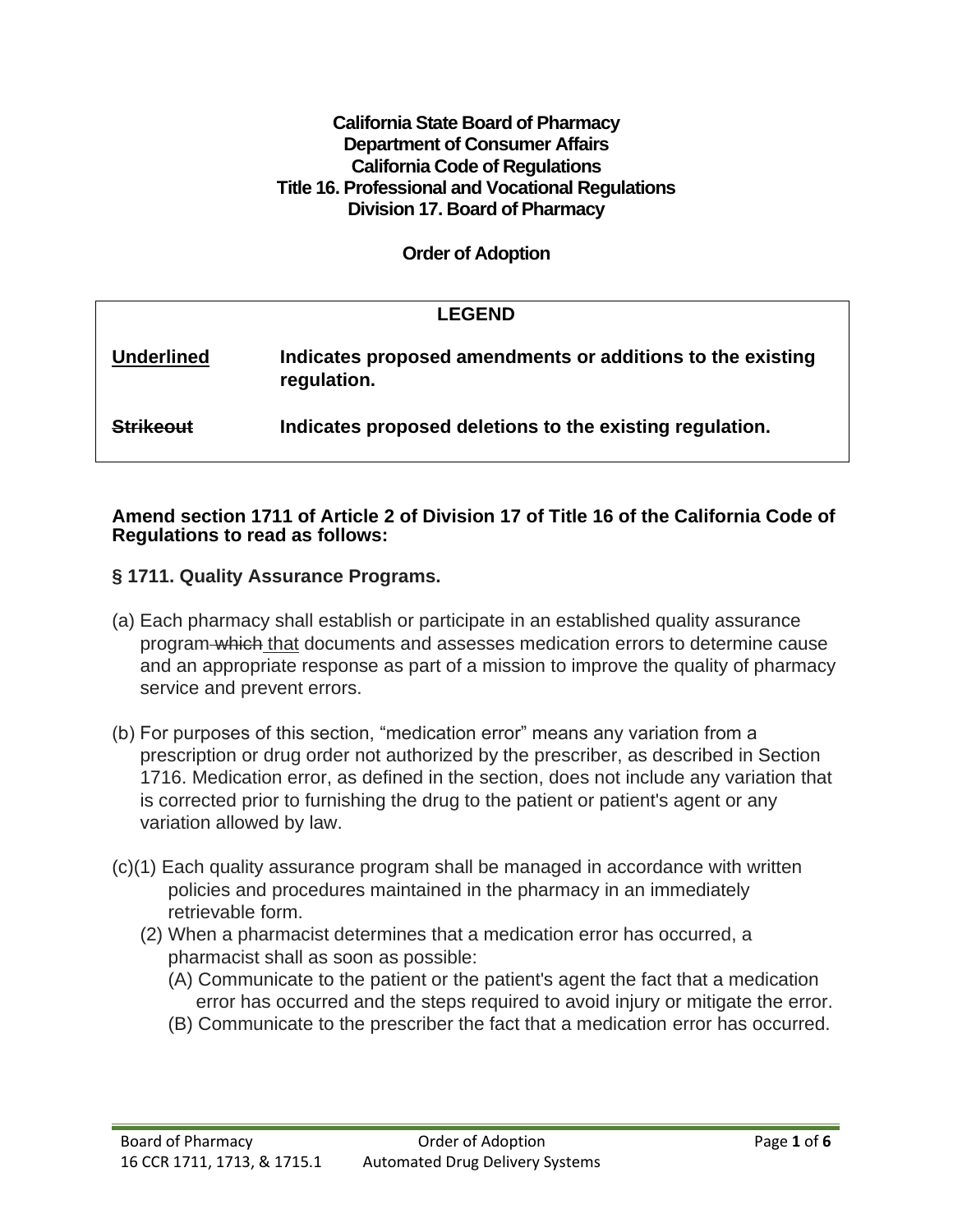- (3) The communication requirement in paragraph (2) of this subdivision shall only apply to medication errors if the drug was administered to or by the patient, or if the medication error resulted in a clinically significant delay in therapy.
- (4) If a pharmacist is notified of a prescription error by the patient, the patient's agent, or a prescriber, the pharmacist is not required to communicate with that individual as required in paragraph (2) of this subdivision.
- (d) Each pharmacy shall use the findings of its quality assurance program to develop pharmacy systems and workflow processes designed to prevent medication errors. An investigation of each medication error shall commence as soon as is reasonably possible, but no later than 2 business days from the date the medication error is discovered. All medication errors discovered shall be subject to a quality assurance review.
- (e) The primary purpose of the quality assurance review shall be to advance error prevention by analyzing, individually and collectively, investigative and other pertinent data collected in response to a medication error to assess the cause and any contributing factors such as system or process failures. A record of the quality assurance review shall be immediately retrievable in the pharmacy. The record shall contain at least the following:
	- $(1)$ .  $\pm$ The date, location, and participants in the quality assurance review;
	- $(2)$  + The pertinent data and other information relating to the medication error(s) reviewed and documentation of any patient contact required by subdivision (c);
	- $(3)$ .  $\pm$ The findings and determinations generated by the quality assurance review; and,
	- $(4)$  F-Recommend changes to pharmacy policy, procedure, systems, or processes, if any.

The pharmacy shall inform pharmacy personnel of changes to pharmacy policy, procedure, systems, or processes made as a result of recommendations generated in the quality assurance program.

- (f) The record of the quality assurance review, as provided in subdivision (e) shall be immediately retrievable in the pharmacy for at least one year from the date the record was created. Any quality assurance record related to the use of a licensed automated drug delivery system must also be submitted to the board within 30 days of completion of the quality assurance review and any facility with an unlicensed automated drug delivery system must report the quality assurance review to the Board at the time of annual renewal of the facility license.
- (g) The pharmacy's compliance with this section will be considered by the board as a mitigating factor in the investigation and evaluation of a medication error.
- (h) Nothing in this section shall be construed to prevent a pharmacy from contracting or otherwise arranging for the provision of personnel or other resources, by a third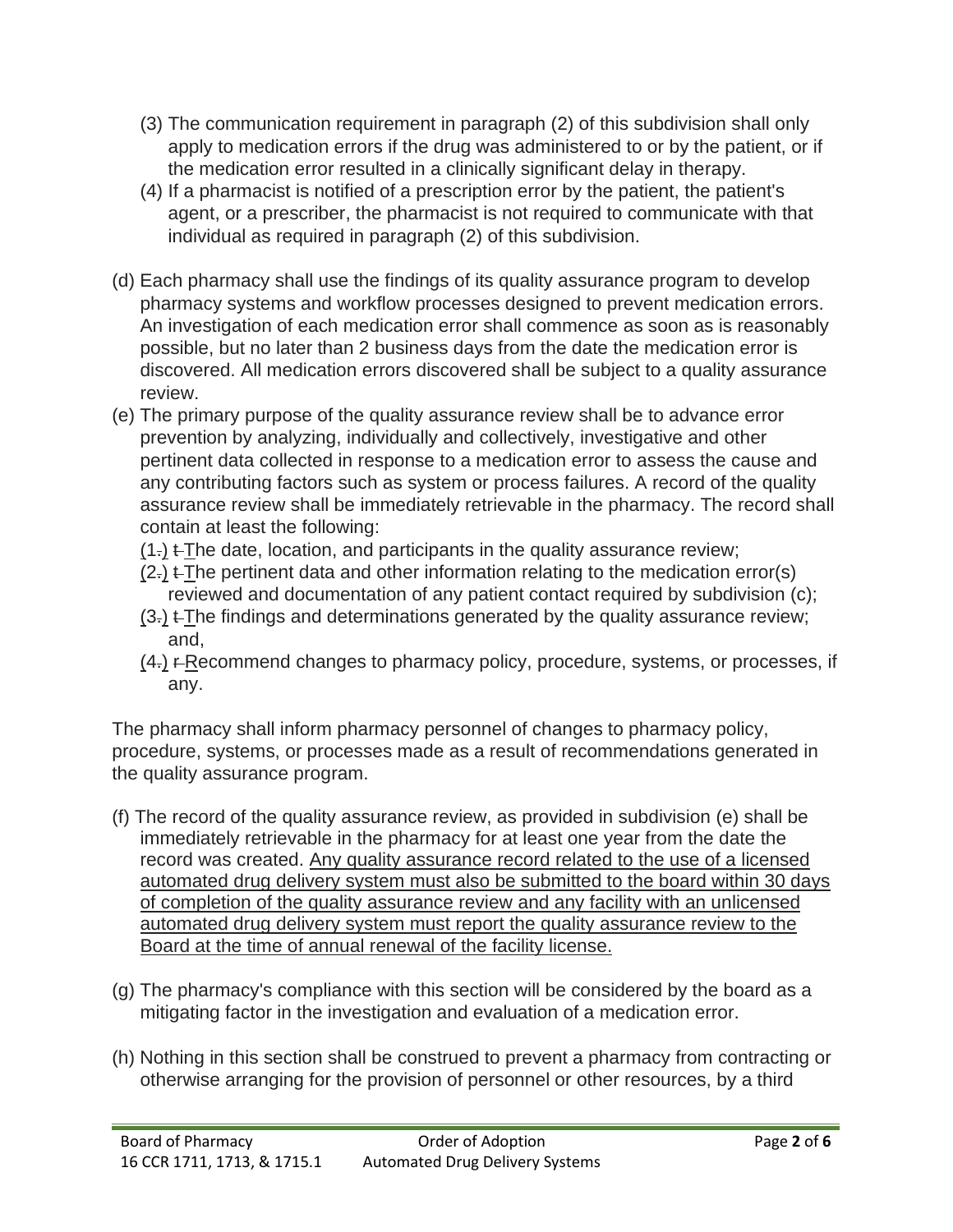party or administrative offices, with such skill or expertise as the pharmacy believes to be necessary to satisfy the requirements of this section.

Note: Authority cited: Section 4005, Business and Professions Code; and Section 2 of Chapter 677, Statutes of 2000. Reference: Sections 4125, and 4427.7, Business and Professions Code.

# **Amend section 1713 of Article 2 of Division 17 of Title 16 of the California Code of Regulations to read as follows:**

# **§ 1713. Receipt and Delivery of Prescriptions and Prescription Medications Must be To or From Licensed Pharmacy**

- (a) Except as otherwise provided in this Division, no licensee shall participate in any arrangement or agreement, whereby prescriptions, or prescription medications, may be left at, picked up from, accepted by, or delivered to any place not licensed as a retail pharmacy.
- (b) A licensee may pick up prescriptions at the office or home of the prescriber or pick up or deliver prescriptions or prescription medications at the office of or a residence designated by the patient or at the hospital, institution, medical office or clinic at which the patient receives health care services. In addition, the Board may, in its sole discretion, waive application of subdivision (a) for good cause shown.
- (c) A patient or the patient's agent may deposit a prescription in a secure container that is at the same address as the licensed pharmacy premises. The pharmacy shall be responsible for the security and confidentiality of the prescriptions deposited in the container.
- (d) A pharmacy may use an automated patient dispensing system (APDS) delivery device to deliver previously dispensed prescription medications to patients provided:
	- (1) Each patient using the device has chosen to use the device and signed a written consent form demonstrating his or her informed consent to do so.
	- $(2)(1)$  A pharmacist has determined that each patient using the device APDS meets inclusion criteria for use of the APDS device established by the pharmacy prior to delivery of prescription medication to that patient.
	- (3)(2) The APDS device has a means to identify each patient and only release that patient's prescription medications to the patient or patient's agent.
	- (4) The pharmacy does not use the device to deliver previously dispensed prescription medications to any patient if a pharmacist determines that such patient requires counseling as set forth in section 1707.2(a)(2).
	- $(5)(3)$  The pharmacy provides an immediate consultation with a pharmacist, either in-person or via telephone, upon the request of a patient.
	- (6) The device is located adjacent to the secure pharmacy area.
	- (7) The device is secure from access and removal by unauthorized individuals.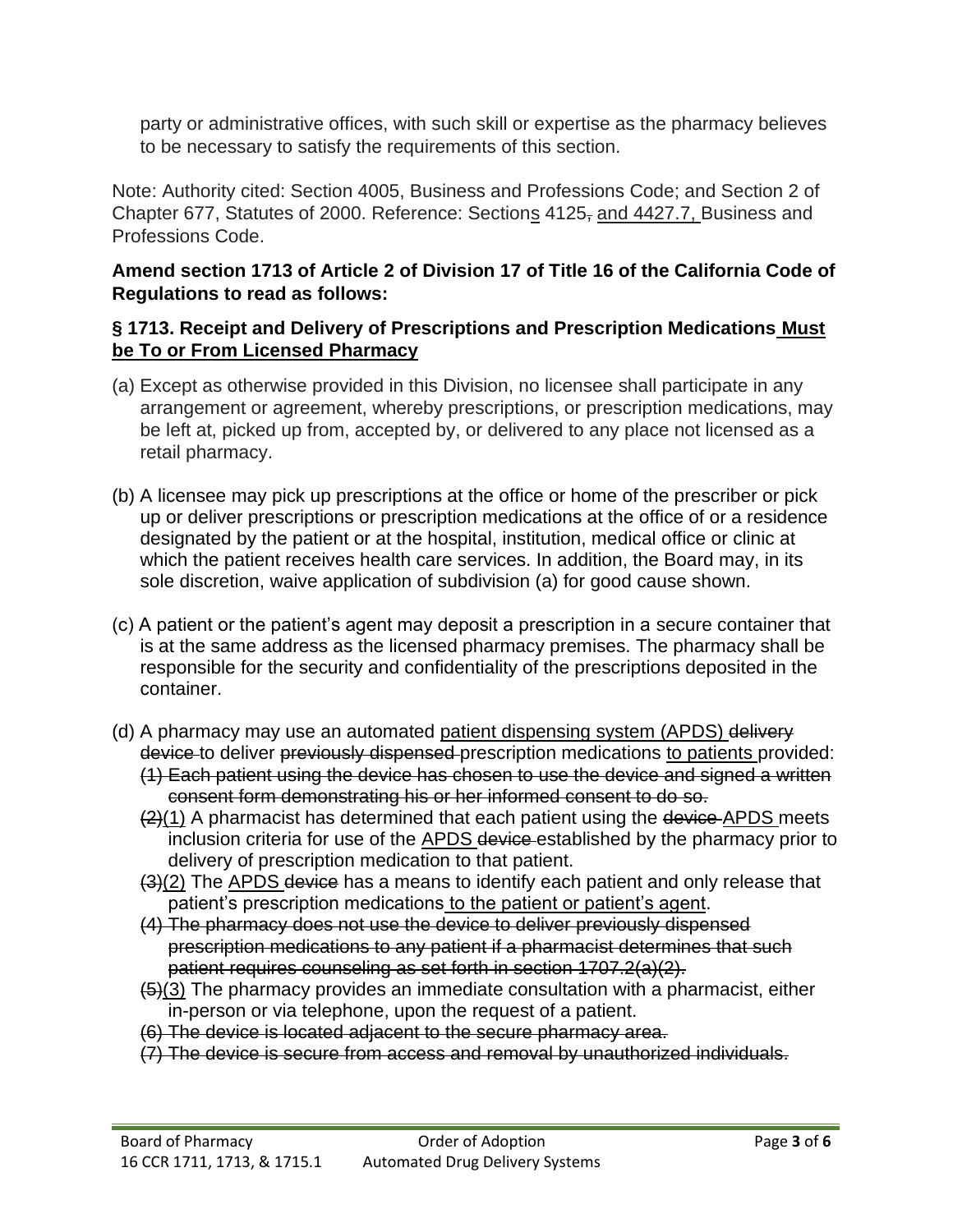- (8) The pharmacy is responsible for the prescription medications stored in the device.
- (9)(4) Any incident involving the APDS device where a complaint, delivery error, or omission has occurred shall be reviewed as part of the pharmacy's quality assurance program mandated by Business and Professions Code section 4125.
- (10) The pharmacy maintains written policies and procedures pertaining to the device as described in subdivision (e).
- (e) Any pharmacy making use of an **APDS** automated delivery device as permitted by subdivision (d) shall maintain, and on an annual basis review, written policies and procedures providing for:
	- (1) Maintaining the security of the APDS automated delivery device and the dangerous drugs within the APDS device.
	- (2) Determining and applying inclusion criteria regarding which medications are appropriate for placement in the APDS device and for which patients, including when consultation is needed.
	- (3) Ensuring that patients are aware that consultation with a pharmacist is available for any prescription medication, including for those delivered via the APDS automated delivery device.
	- (4) Describing the assignment of responsibilities to, and training of, pharmacy personnel regarding the maintenance and filing procedures for the APDS automated delivery device.
	- (5) Orienting participating patients on use of the APDS automated delivery device**,**  notifying patients when expected prescription medications are not available in the APDS device**,** and ensuring that patient use of the APDS device does not interfere with delivery of prescription medications.
	- (6) Ensuring the delivery of medications to patients in the event the APDS device is disabled or malfunctions.
- (f) Written policies and procedures shall be maintained at least three years beyond the last use of an **APDS** automated delivery device.
- (g) For the purposes of this section only, "previously-dispensed prescription medications" are those prescription medications that do not trigger a nondiscretionary duty to consult under section 1707.2(b)(1), because they have been previously dispensed to the patient by the pharmacy in the same dosage form, strength, and with the same written directions.

Note: Authority cited: Sections 4005, 4075, and 4114, Business and Professions Code. Reference: Sections 4005, 4017.3, 4052, 4116, and 4117, 4427, 4427.1, 4427.2, 4427.3, 4427.4, 4427.5, 4427.6, 4427.7, and 4427.8, Business and Professions Code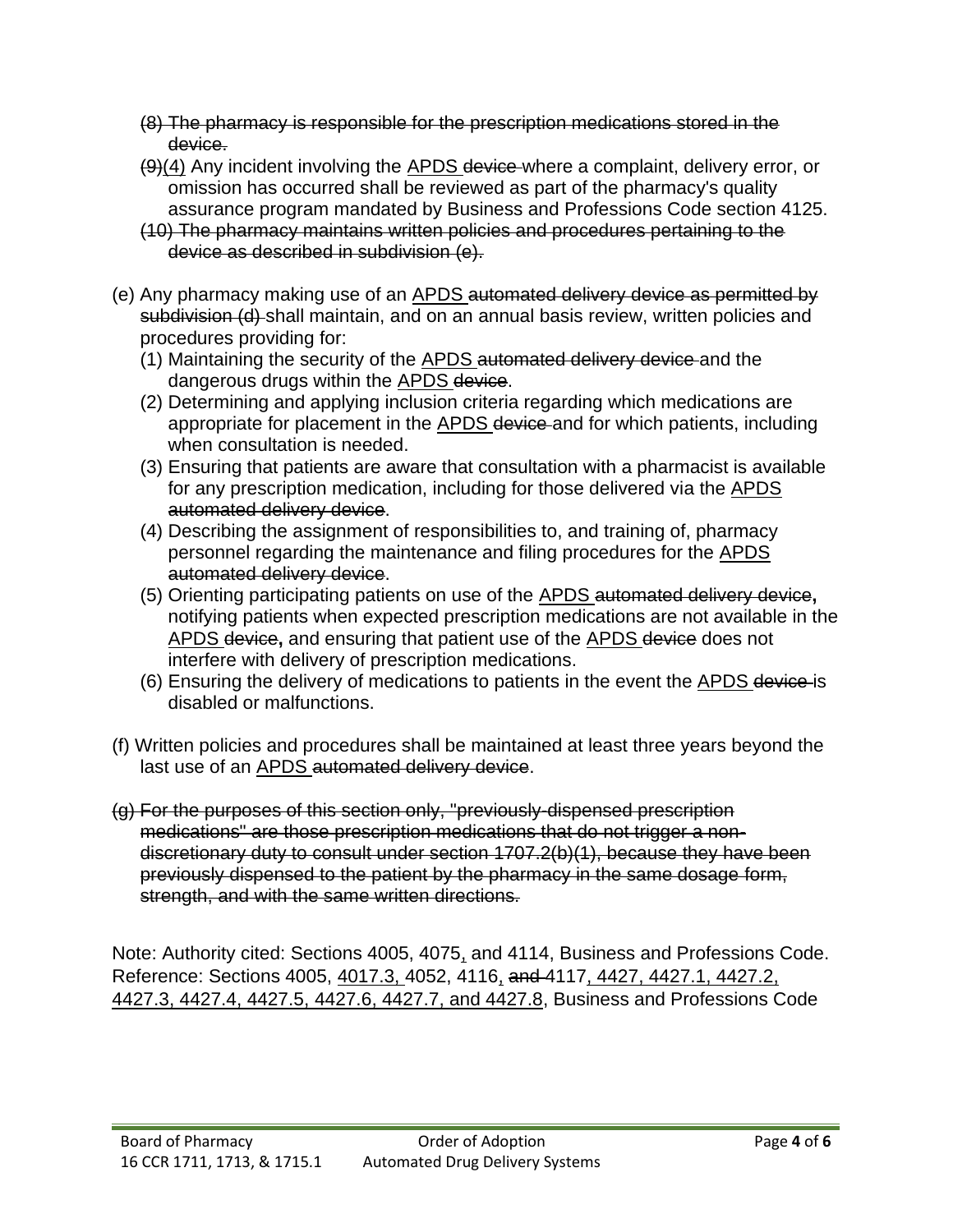**Add section 1715.1 of Article 2 of Division 17 of Title 16 of the California Code of Regulations to read as follows:**

### **§ 1715.1. Self-Assessment of an Automated Drug Delivery System by the Pharmacist-in-Charge.**

- (a) The pharmacist-in-charge of each automated drug delivery system as defined under section 4119.11, 4187.5 or section 4427.3 of the Business and Professions Code shall complete a self-assessment of the pharmacy's compliance with federal and state pharmacy law. The assessment shall be performed annually before July 1 of every year. The primary purpose of the self-assessment is to promote compliance through self-examination and education.
- (b) In addition to the self-assessment required in subdivision (a) of this section, the pharmacist-in-charge shall complete a self-assessment within 30 days whenever:
	- (1) A new automated drug delivery system license has been issued.
	- (2) There is a change in the pharmacist-in-charge, and he or she becomes the new pharmacist-in-charge of an automated drug delivery system.
	- (3) There is a change in the licensed location of an automated drug delivery system to a new address.
- (c) A pharmacist-in-charge of an automated drug delivery system shall assess the system's compliance with current laws and regulations by using the components of Form 17M-112 (Rev 12/18) entitled "Automated Drug Delivery System Self-Assessment". Form 17M-112 shall be used for all automated drug delivery systems and is hereby incorporated by reference.
	- (1) The pharmacist-in-charge shall provide identifying information about the underlying operating pharmacy including:
		- (A) Name and any license number(s) of the underlying pharmacy and their expiration date(s);
		- (B) Address, phone number, and website address, if applicable, of the underlying pharmacy;
		- (C)DEA registration number, expiration date, and date of most recent DEA inventory;
		- (D)Hours of operation of the pharmacy; and
		- (E) ADDS license number, address, and hours of operation.
	- (2) The pharmacist-in-charge shall respond "yes", "no", or "not applicable" (N/A) about whether the automated drug delivery system is, at the time of the selfassessment, in compliance with laws and regulations that apply to that pharmacy setting.
	- (3) For each "no" response, the pharmacist-in-charge shall provide a written corrective action or action plan to come into compliance with the law.
	- (4) The pharmacist-in-charge shall initial each page of the self-assessment with original handwritten initials in ink or digitally signed in compliance with Civil Code Section 1633.2(h) on the self-assessment form.